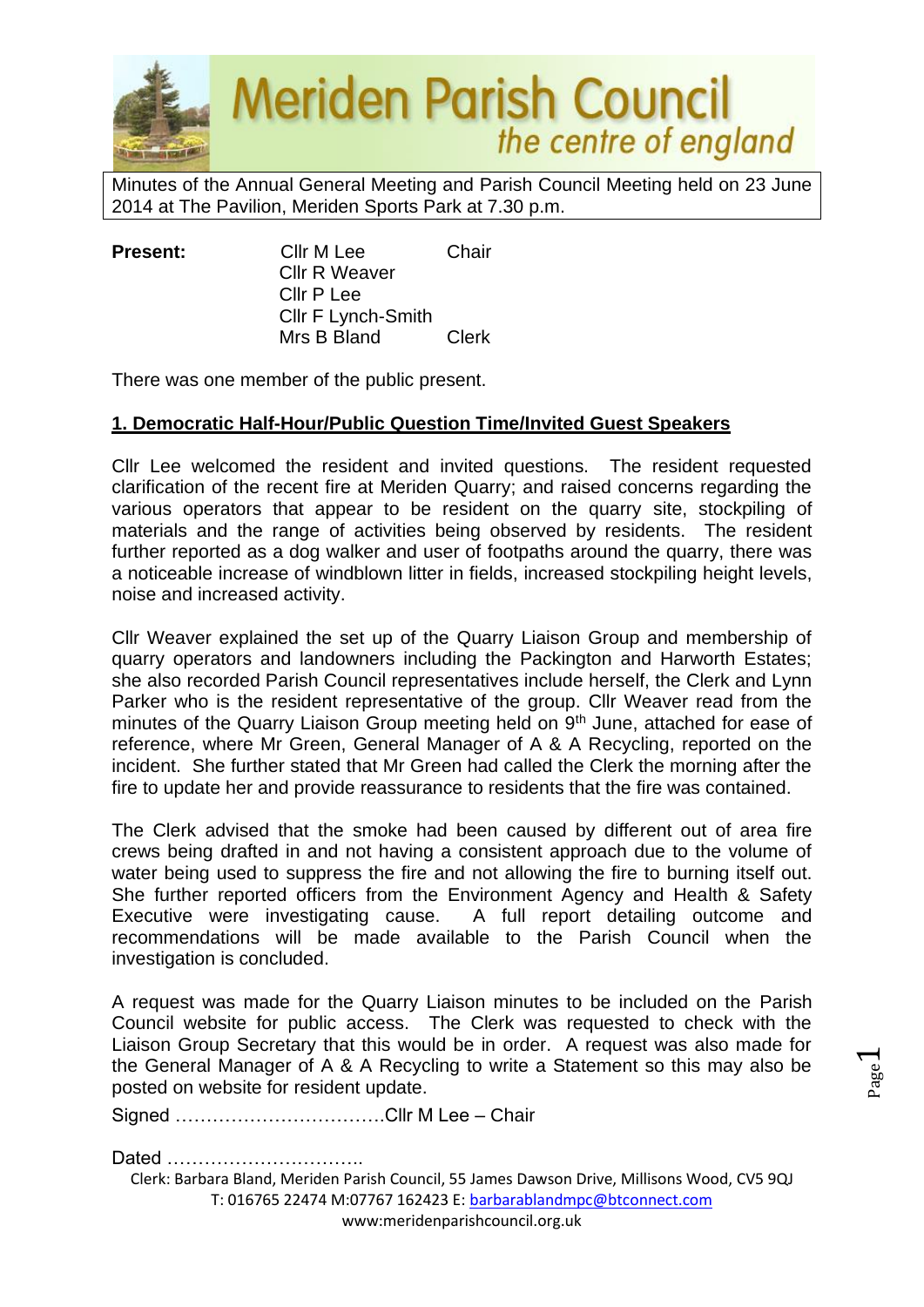

Cllr Lynch-Smith stated the increase in quarry and HGV traffic through the village with the closure of A452 from Cornets End Lane to Stonebridge. The diversion for ALL traffic to use Hampton Lane for access to the A45 via Birmingham Road caused significant traffic build up and also caused considerable anxiety to potential damage caused to pavements, curb and newly planted roundabouts due to HGV and Artic traffic being too large to manoeuvre trailers, mounting pavements and curbs. The Clerk confirmed no prior notice had been received for this diversion route; Members requested a letter be sent to Highways with a copy to Cllr Bell.

#### **IT WAS RESOLVED**

- (i) The Clerk will seek approval from Quarry Liaison Group for minutes to be posted on website for public access.
- (ii) The Clerk will contact Mr Green, General Manager, A & A Recycling, for a Statement regarding fire incident.
- (iii) The Clerk will write a letter to Highways regarding recent diversion route with no prior notification.
- (iv) The Clerk will ensure all information is updated to website.

#### **2. Welcome & Apologies**

Cllr M Lee opened meeting and received apologies from Cllr Bell, Cllr Haque, Cllr Nunn, Cllr Barber and Cllr Kipling all due to work and personal commitments.

**IT WAS RESOLVED** The Chair and Members accepted apologies.

#### **3. Declarations of Interest**

There were no declarations of interest recorded.

### **4. Minutes of 28th April and 19th May 2014**

The Clerk circulated to Members by email minutes of the meetings held on 28<sup>th</sup> April previously approved subject to amendments; and 19<sup>th</sup> May 2014.

**IT WAS RESOLVED** Members unanimously approved minutes.

#### **5. Standing Order Review**

This item is a work in progress and is deferred to next meeting.

#### **6. Finance**

6.1 Internal Audit Recommendations

The Clerk circulated the internal auditor recommendations. Members acknowledged auditor's comments to improve practice for new financial year and introduce a risk register. Members recorded their thanks to the Clerk.

Signed …………………………….Cllr M Lee – Chair

Dated …………………………..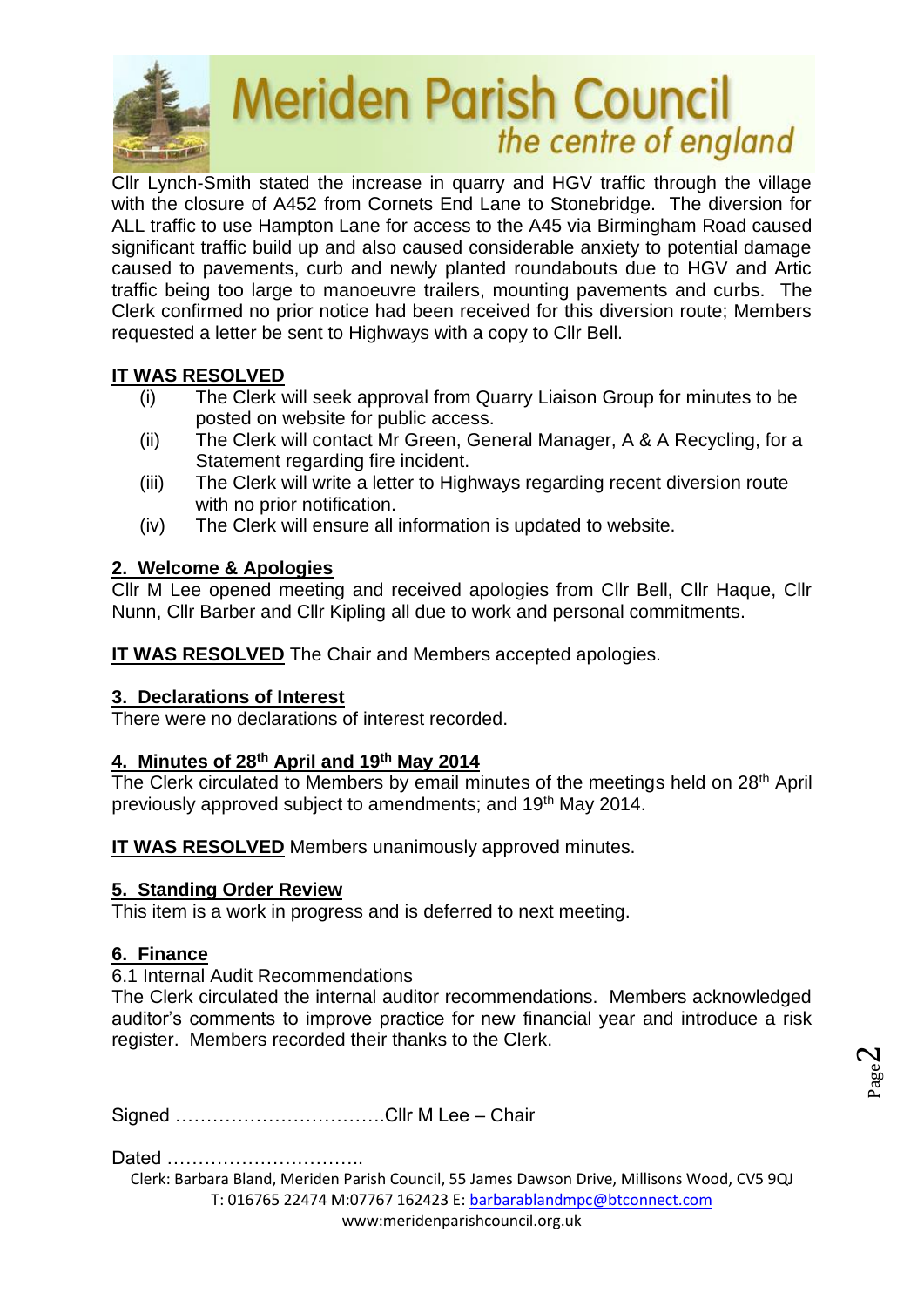

**IT WAS RESOLVED** Members approved the internal audit and requested the Clerk implement recommendations.

6.2 Approve 2013-14 Accounts for Grant Thornton External Audit The Clerk circulated accounts for Members approval.

Cllr Lynch-Smith queried the sale of the playing field monies and what this may be used for i.e. small grant funding. Cllr Weaver replied that there is a legal agreement detailing the monies may only be used for the Sports Park maintenance and sustainability due to loss of public amenity. Cllr Weaver further reiterated the reason a limited company had been set up to manage the asset and capital investment; Meriden Sports Park Limited will then register as a Charity to maximise investment return and enable draw down of grant/trust funding for Sports Park activities.

#### **IT WAS RESOLVED**

- (i) Members unanimously approved 2013-14 Accounts for external audit.
- (ii) (ii) Members acknowledged the legal agreement for sale of playing field monies to be restricted to capital investment and Sports Park only draw down. Members formally recognised this money may not be used as small grant funding.

6.3 Annual Governance Statement (Annual Return)

The Chair read to Members the Governance Statement recording compliance at each stage.

**IT WAS RESOVLED** Members approved Governance Statement. The Chair and Clerk signed Governance Statement in the presence of full Council.

6.4 June Payments

Members considered and approved payments.

**IT WAS RESOLVED** Members unanimously approved payments list.

6.5 Meriden Library Request

The Clerk circulated letter clarifying funding for Summer Reading Challenge. Members approved donation of £50.00 towards this event.

**IT WAS RESOLVED** Members unanimously approved donation of £50 to Meriden Library for Summer Reading Challenge.

#### **7. Progress Reports**

7.1 Village Hall Management Committee Nothing to report.

Signed …………………………….Cllr M Lee – Chair

Dated …………………………..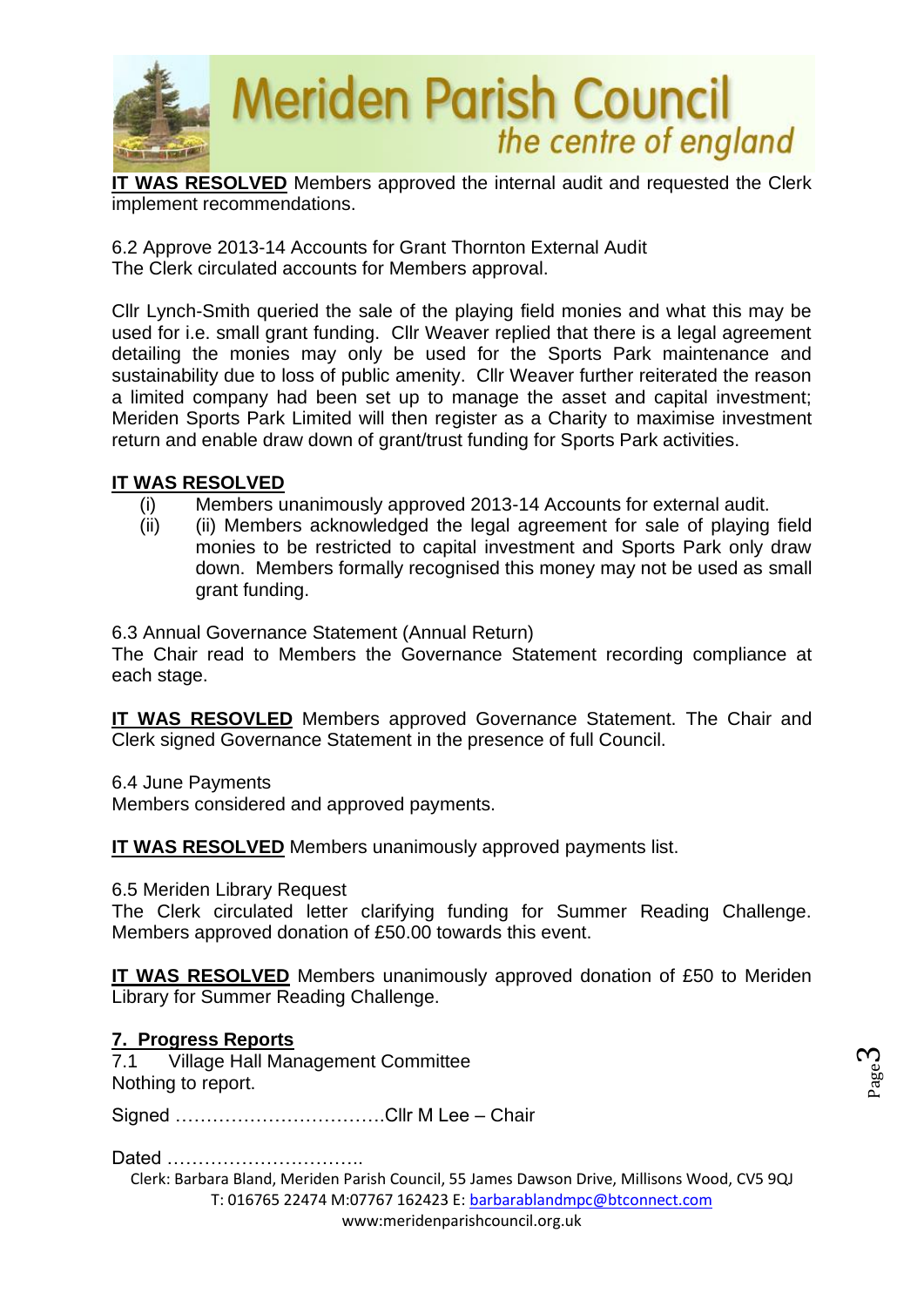

7.2 Community Governor for Meriden C of E School

Cllr Weaver reported Ofsted is imminent; a full Governors meeting will be held on Wednesday; School received lst prize in Gardener's World hanging basket competition; a planning application has been submitted for minor changes to frontage, addition of a classroom and improvement to corridor configuration. Consultation has been carried out with staff, residents and parents.

7.3 War Memorials Nothing to report.

#### 7.4 Pool Tidy

The Clerk advised she had met with David Tipping and Bruce Brant regarding the current level of maintenance. The Pool is not included back into SMBC's 10 day mowing schedule of works. Further consultation was requested to be undertaken by Parish Council for residents to express what they really want from the Pool. The clerk suggested a questionnaire be included in autumn edition of Meriden Mag. Cllr Lynch-Smith requested improved signage regarding the feeding of wildfowl and would contact RSPB.

**IT WAS RESOLVED** The Clerk will continue to monitor and work with David Tipping. Cllr Lynch-Smith to contact RSPB for wildlife feeding signage.

#### 7.5 Allotment Representative

The Clerk reported there remains one vacant plot with potential interest referred to Alan Gabbitas.

#### 7.6 Footpaths/Forum

Cllr Lynch-Smith continues walking the footpaths. The resident in attendance offered his assistance as he is a keen footpath walker and wishes to get involved.

**IT WAS RESOLVED** Cllr Lynch-Smith to liaise with resident and agree meeting.

#### 7.7 Quarries Liaison Group

This item is covered under public participation and refer to Quarry Liaison meeting minutes dated 9<sup>th</sup> June 2014 attached for ease of reference.

7.8 Solihull Area Committee Nothing to report.

7.9 (i) Tree Warden Nothing to report.

Signed …………………………….Cllr M Lee – Chair

Dated …………………………..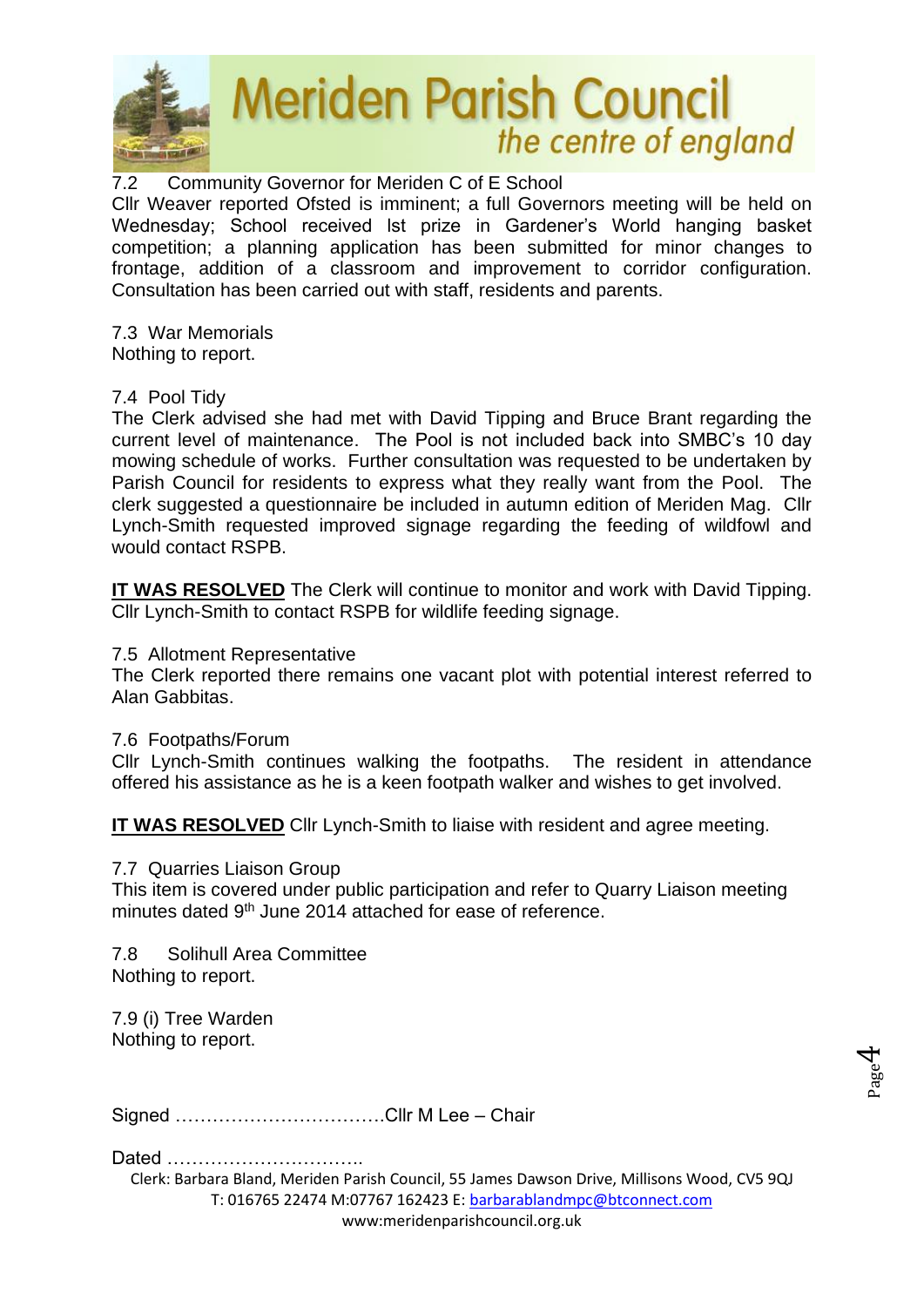

#### 7.9(ii) TPO List

Cllr Lynch-Smith advised that she had received nothing from Lawrence Osborne or Cllr Bell regarding TPO list. Cllr Lynch-Smith reported that the Aboriculturist recommended to undertake the photographic recording work will cost £120 per day. Members agreed a maximum of 2 days for this purpose.

**IT WAS RESOLVED** Cllr Lynch-Smith to organise photographic recording. The Clerks was requested to follow up with Lawrence Osborne and Cllr Bell to obtain TPO identification list.

#### 7.10 Combined Community & Beat Surgery

No residents attended. One telephone call was received from Meriden Gate resident regarding recent incident, disturbance and outstanding issues.

7.11 Community Speed Watch Nothing to report but training will be offered for July or September.

7.12 Hs2 Nothing to report.

7.13 Meriden Sports Park Limited Cllr Weaver reported the next Director's meeting will be held on 14<sup>th</sup> July 2014.

#### **8. Clerk's Report on Urgent Decisions since last meeting**

The Clerk circulated by email to Members her actions since last meeting. There were no questions and the Chair expressed Members thanks and acknowledged content.

#### **9. District Councillors' Reports**

Nothing to report.

#### **10. Correspondence & Communication**

The Chair advised Family Picnic in the Park posters and also an invitation from the Mayor's Parlour.

#### **11. Meriden Village Matters**

11.1 Library Update The Chair advised we met Libraries on 3rd June and advised:-

(i) Meriden PC secured 10K funding for new computer suite. Work is scheduled to commence in October avoiding half term and will result in closure of service.

Signed …………………………….Cllr M Lee – Chair

Dated …………………………..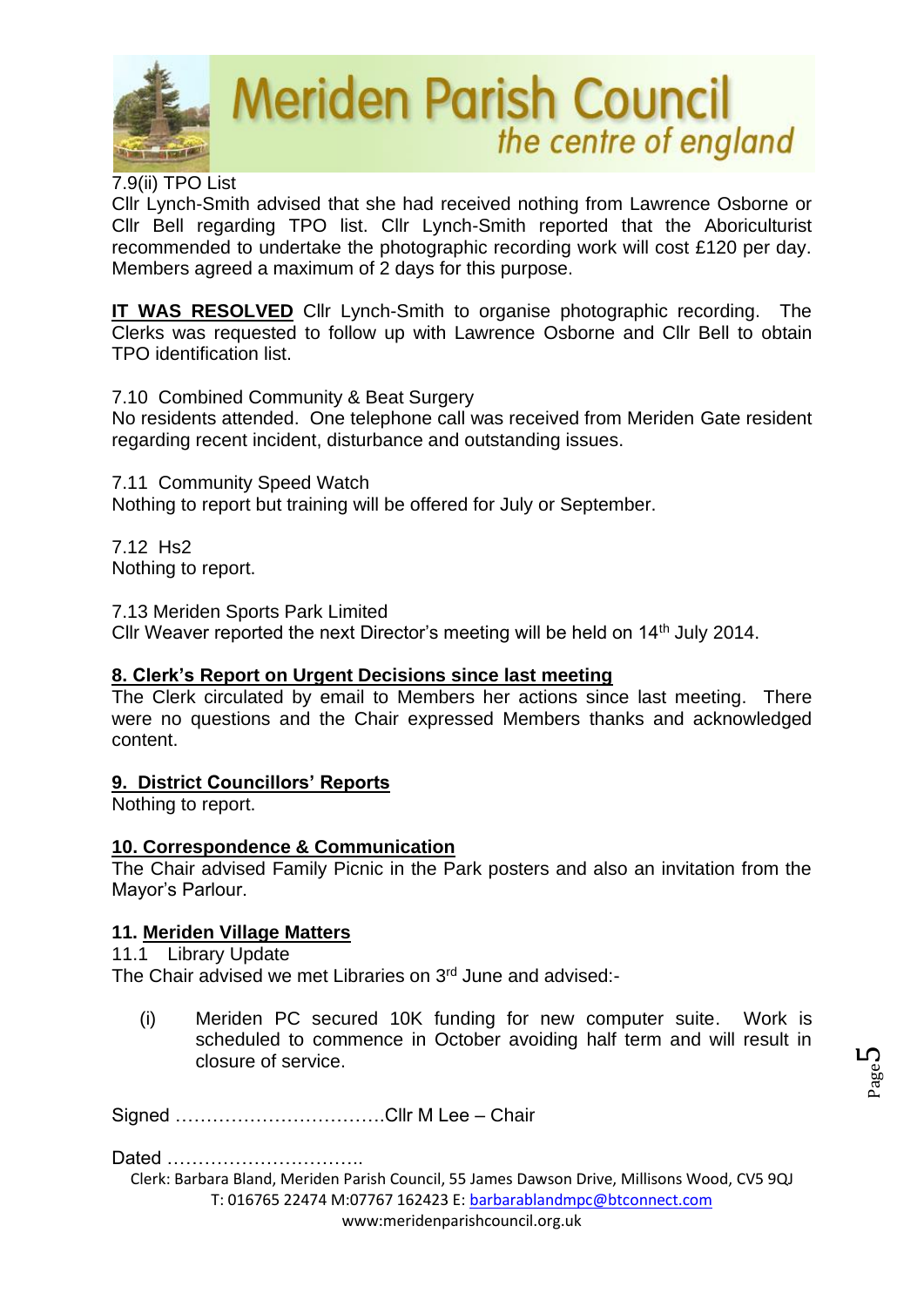

- (ii) Basic maintenance is programmed for the outside of the Library scheduled for August but will not necessitate closure of service.
- (iii) A further meeting is scheduled for July/August including a site visit prior to commencement of works.

The Chair confirmed Cllr Wylde's comment regarding the funding situation and only work programmed against SMBC budget will be undertaken. Any further exterior/interior refurbishment will require external funding to be secured for this purpose.

**IT WAS RESOLVED** the Chair and Clerk will attend meetings and continue to work with Library Services for best outcome to improve resource.

#### 11.2 Historic Panels

 Due to capacity issues no further work has been undertaken. Cllr Lynch-Smith asked about English Heritage Funding advising that the Old School House is not listed. The Cllr Weaver commented that she had observed a chunk of garden dug up and raised the question of planning permission and knowledge of Packington Estate.

**IT WAS RESOLVED** The Clerk will follow up with Martin Saunders, Conservation Planning Officer. Cllr Lynch-Smith will follow up with local Historian.

#### 11.3 Village Commemoration WW1

Cllr Lynch-Smith reported a successful film night of War Horse which covered its cost with refreshments supplied and she has received excellent feedback from residents. There is a plan to show two WW1 films per year and hopefully another film night will be organised.

The Chair reported the Megaride organised by Rotary Club was well attended. Doreen Agutter generated a lot of interest with her local history talks. The next event will be Family Picnic in the Park with a 1914 theme. The next meeting of the committee will be 5<sup>th</sup> July.

**IT WAS RESOLVED** Members unanimously acknowledged and supported the working group and "The Big Picture Show".

#### 11.4 Solihull Neighbourhoods in Bloom 2014

The Clerk advised all was in place and she continued to work with Contractors. Cllr Lynch-Smith asked if anything was being done about the parking of TC Rental vehicle obliterating the enjoyment of residents being able to see the newly created Poppy flower bed. The Clerk confirmed this has brought to the attention of highways and she is working with officers to find a solution to overnight and all day parking in the lay-by.

Signed …………………………….Cllr M Lee – Chair

Dated …………………………..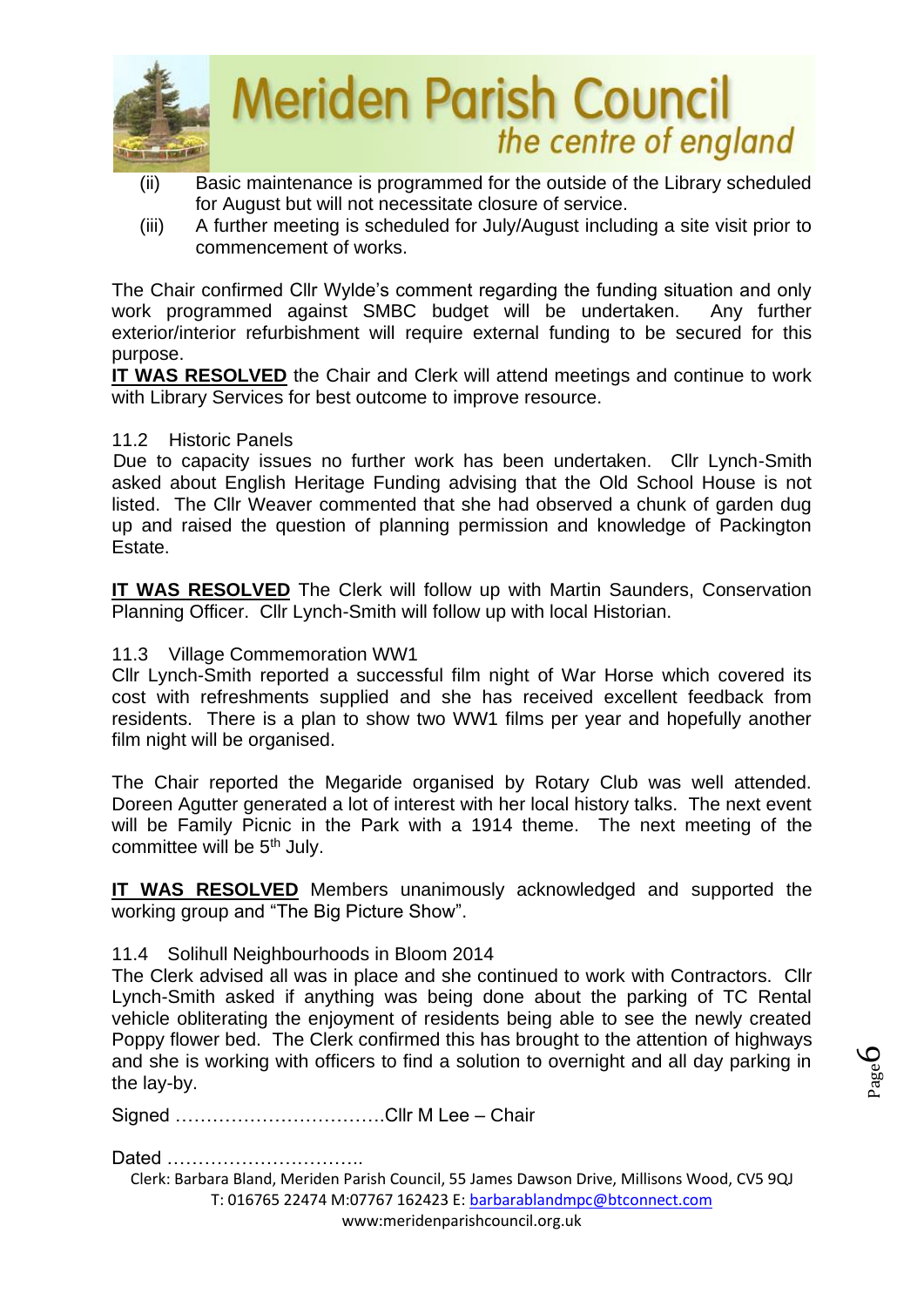

Cllr Lynch-Smith further commented that a Memorial Bench is now needed so residents may sit and enjoy the new Memorial Approach. The Clerk added that she and Cllr P Lee had discussed this and she was looking into it but funding currently will not provide for the purchase of a bench this year. Cllr Lynch-Smith asked about the removal of the dog bin and cleaning of it? The Clerk confirmed this was in hand with Contractor and she was sourcing a litter bin to replace the dog bin.

**IT WAS RESOLVED** The Clerk to liaise with Highways Officers to find a solution to lay-by parking, removal of dog bin and source funding for a Centenary WW1 Bench.

#### 11.5 Meriden Gate

The Clerk advised that she was still waiting for updates from Mike Swallow, David Waterson, David Wilson Homes, Danny Gouveia and Dick Woodward regarding the completion of site, highways, landscaping, and overage; however advised that an email from David Waterson requested David Wilson Homes to directly respond to Parish Council. Members discussed the lack of action and requested the Clerk to write a formal complaint to the new CEO of Solihull MBC copying in Caroline Spelman MP for immediate action to resolve all the outstanding issues on Meriden Gate.

**IT WAS RESOLVED** The Clerk to write a formal complaint to CEO of Solihull MBC and Caroline Spelman MP.

#### 11.6 Taylor Wimpey & Associated Works

The Clerk advised Members an email had been received from Mike Swallow attaching the outcome of the appeal and conditions therein regarding the s106 330K investment to Meriden Community; comprising woodland walks, public open space, and improved highways to include curbs, bus shelters and disabled access for bus stops.

**IT WAS RESOLVED** The Clerk would continue to monitor and work with Taylor Wimpey and Highways/Centro.

#### 11.7 Highways

The Clerk advised she and Cllr Weaver had met with Ashley Prior and Bruce Brant on 16<sup>th</sup> June; she prepared an agenda listing all items for discussion and conducted a tour of the village identifying outstanding issues. Mr Prior acknowledged issues and would advise once he had investigated action/non action of officers.

**IT WAS RESOLVED** The Clerk will continue to liaise with Mr Prior and Highways Officers to resolve issues and receive recommendations.

Signed …………………………….Cllr M Lee – Chair

Dated …………………………..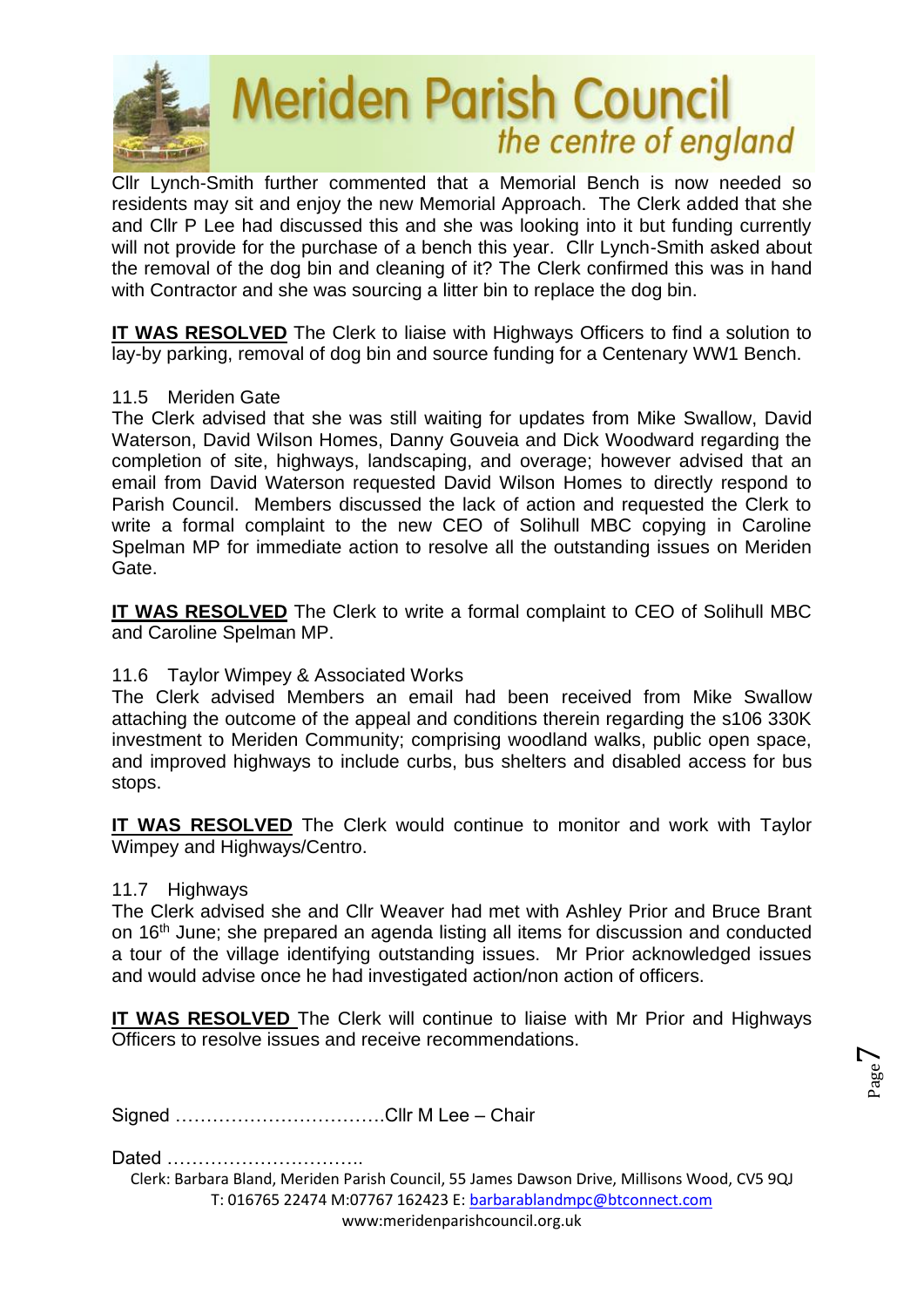

#### 11.8 Land Registry & Ownership

The Clerk advised due to capacity issues this project had not moved forward. Planning officers have provided a web link but this has not proved helpful due to not understanding what Land Registry required.

**IT WAS RESOLVED** The Clerk will arrange a meeting with planning officers with notify Councillor Bell.

#### **12. Planning Matters**

12.1 Neighbourhood Planning

The Clerk is awaiting Kirkwells availability to process Neighbourhood Planning and will advise Members.

#### **Updated of Planning Appplications in process:-**

| 2014/1038 New | <b>Fillongley Road, Meriden</b>                   | Single storey extension to<br>front of school to form<br>reception area and enlarged<br>staff room. Internal<br>alterations, new roof over<br>existing void area and single<br>storey extension of existing<br>corridor/new porch to front<br>of school adjacent to<br>classroom A. |
|---------------|---------------------------------------------------|-------------------------------------------------------------------------------------------------------------------------------------------------------------------------------------------------------------------------------------------------------------------------------------|
| 2014/1072 New | The Wain House<br><b>Main Road Meriden</b>        | Listed building consent for a<br>glass room.                                                                                                                                                                                                                                        |
| 2014/865 New  | The Wain House<br><b>Main Road Meriden</b>        | Erect a glass room.                                                                                                                                                                                                                                                                 |
| 2014/826 New  | <b>Hillwood Cottage</b><br>Kinwalsey Lane Meriden | Listed building consent to<br>demolish cartilage-listed<br>large timber framed<br>workshop approximately<br>5.5mx5.5m.                                                                                                                                                              |
| 2014/825 New  | <b>Hillwood Cottage</b><br>Kinwalsey Lane Meriden | Adjacent to listed building<br>demolish large timber<br>framed workshop<br>approximately 5.5mx5.5m<br>and erect the two bay<br>garage on that site.                                                                                                                                 |
| 2014/942 New  | Appletrees<br><b>Fillongley Road Meriden</b>      | Two storey front extension<br>single storey side and rear<br>extensions.                                                                                                                                                                                                            |
|               |                                                   |                                                                                                                                                                                                                                                                                     |

Signed …………………………….Cllr M Lee – Chair

Dated …………………………..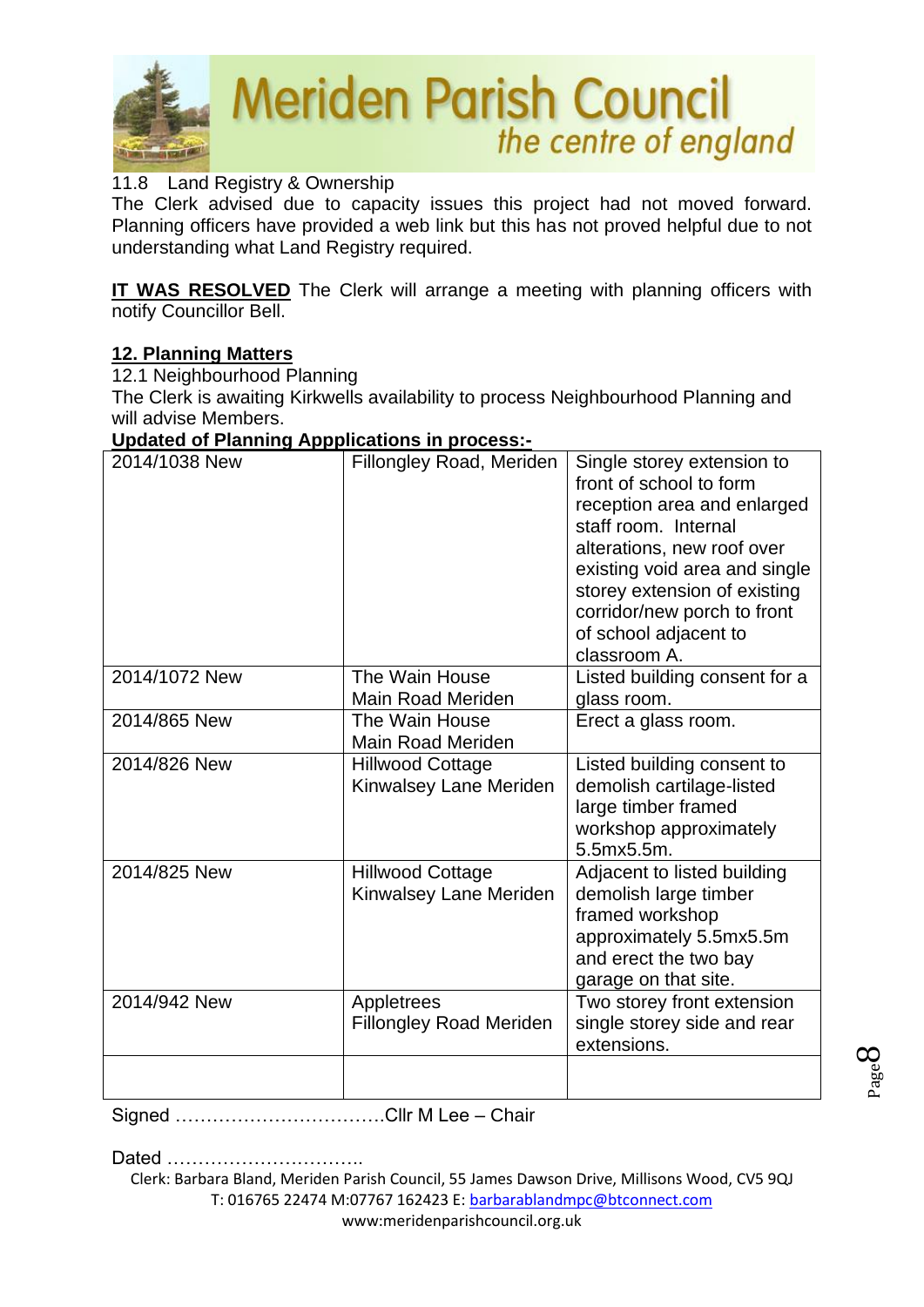

| 2014/925 New                                              | <b>ARQIVA Meriden</b>                                  | Install a replacement                                     |
|-----------------------------------------------------------|--------------------------------------------------------|-----------------------------------------------------------|
|                                                           | <b>Transmitting Station</b><br>Kilwalsey Lane, Meriden | collinear antenna and three<br>transmission dishes on the |
|                                                           |                                                        | existing 51m high                                         |
|                                                           |                                                        | communications mast.                                      |
| 2014/878 New                                              | Meriden Fish & Chips                                   | <b>Relocation of Chip Shop</b>                            |
|                                                           |                                                        | <b>Extractor Vent.</b>                                    |
| 2014/879 New                                              | <b>Meriden Park Homes</b>                              | Change of use of land site                                |
|                                                           |                                                        | to use to site 4 mobile                                   |
| 2014/738<br>Full<br><b>Plans</b>                          | 17 Birmingham Road                                     | homes.<br>Two storey side extension,                      |
| Approval                                                  |                                                        | ground floor rear extension                               |
|                                                           |                                                        | and boundary.                                             |
| Full<br>Plans<br>2014/590                                 | <b>News Express The</b>                                | Installation of shop fronts to                            |
| Approval. Nothing setting                                 | <b>Green Meriden</b>                                   | replace existing and to                                   |
| out condition to restore                                  |                                                        | provide disabled level                                    |
| shop front in keeping with                                |                                                        | access.                                                   |
| conservation<br>area<br>and<br>façade of existing<br>shop |                                                        |                                                           |
| Colours<br>fronts.<br>and                                 |                                                        |                                                           |
| materials to be approval                                  |                                                        |                                                           |
| by planning!                                              |                                                        |                                                           |
| 2014/649 Waiting                                          | Berryfields Farm,                                      | Erection of one                                           |
|                                                           | <b>Berkswell</b>                                       | primary/permanent                                         |
|                                                           |                                                        | agricultural workers dwelling<br>with a detached double   |
|                                                           |                                                        | garage.                                                   |
| 2014/578 Waiting                                          | High Ash Farm, Lodge                                   | Erect a livestock building.                               |
|                                                           | <b>Green Lane</b>                                      |                                                           |
|                                                           |                                                        |                                                           |
| 2014/574 Waiting                                          | High Ash Farm, Lodge                                   | Erect an agricultural workers                             |
|                                                           | <b>Green Lane</b>                                      | dwelling house.                                           |
| 2014/476 Waiting                                          | Meriden Quarry Area G                                  | Vary condition No 7 of                                    |
|                                                           | <b>Birmingham Road</b>                                 | review of mineral permission                              |
|                                                           | Meriden                                                | ref. 97/535 to allow infilling                            |
|                                                           |                                                        | of quarry void with inert                                 |
|                                                           |                                                        | materials (construction and                               |
|                                                           |                                                        | demolition waste) rather<br>than colliery spoil.          |
|                                                           |                                                        |                                                           |
|                                                           |                                                        |                                                           |
|                                                           |                                                        |                                                           |

Signed …………………………….Cllr M Lee – Chair

Dated …………………………..

Page  $\sigma$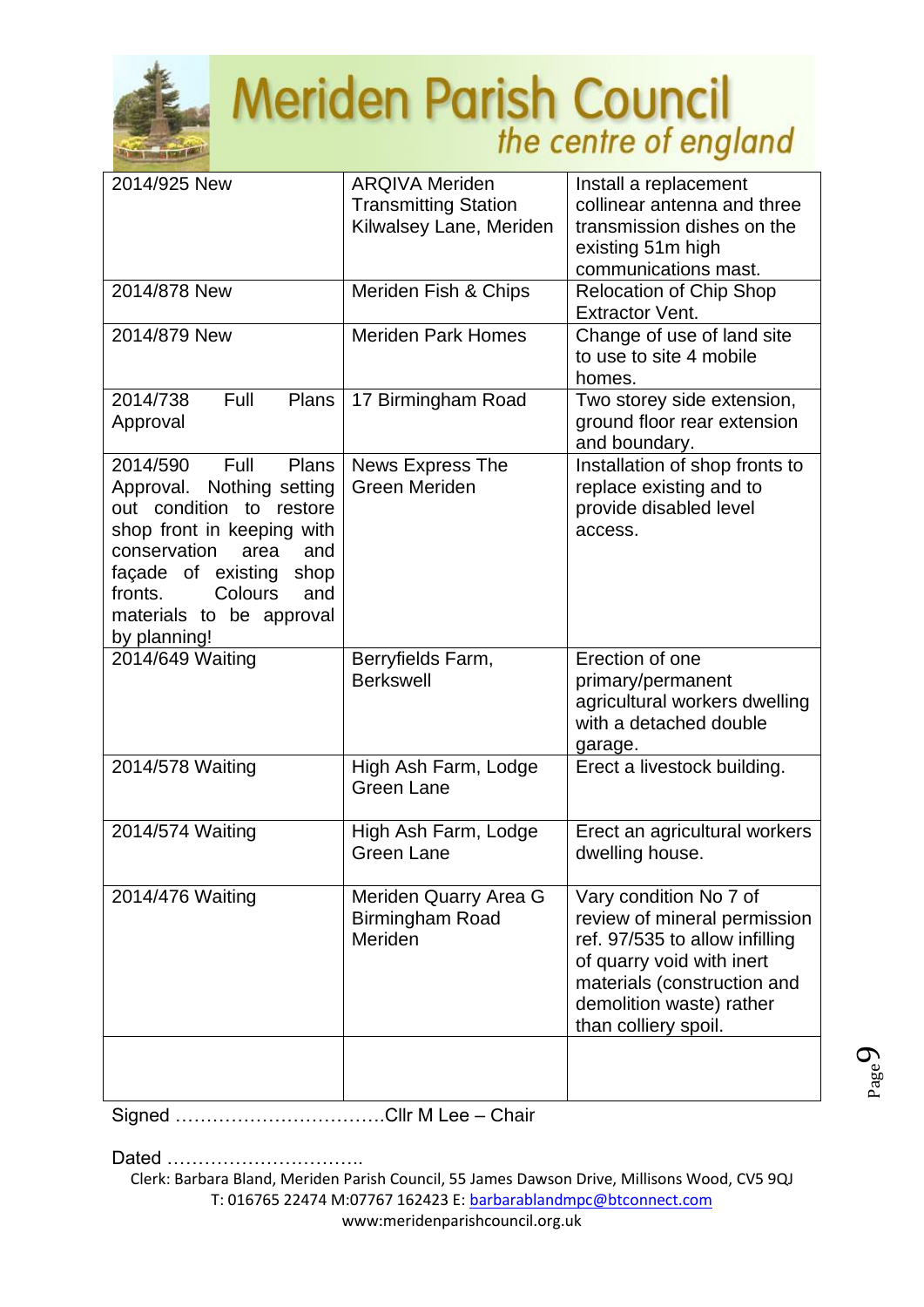

| 2014/474 Waiting                                      | Meriden Quarry Area G<br><b>Birmingham Road</b><br>Meriden | Change of use of part of the<br>Area G quarry landfill site to<br>a recycling centre/facility for<br>the storage, crushing.<br>screening and re-use of<br>selected construction and<br>demolition waste materials. |
|-------------------------------------------------------|------------------------------------------------------------|--------------------------------------------------------------------------------------------------------------------------------------------------------------------------------------------------------------------|
| 2014/431 Waiting                                      | <b>Fordson Farm Harvest</b><br>Hill                        | Erect agricultural storage<br>barn with associated access<br>and driveway, new gates<br>and flanking fencing<br>(refused last year but<br>smaller scale application).                                              |
| 2013/994 Awaiting Appeal<br><b>Secretary of State</b> | Pertemps Group Limited,<br><b>Meriden Hall</b>             | New office building with<br>basement parking on site of<br>existing car park.                                                                                                                                      |
| 2014/10 Full Plans<br>Approval                        | The Grange, Main Road                                      | <b>UPVC Doors Grade II bldg</b>                                                                                                                                                                                    |

**IT WAS RESOLVED** The Clerk will continue notifying Members of Parish Notifications for and recording comments on planning portal.

12.2 Jephson Housing

The Clerk advised no reply had been received from Jephson regarding solicitors outcome regarding footpath and right of way or for potential use of old caravan storage and garage site.

**IT WAS RESOLVED** The Clerk and Cllr Weaver will continue to monitor.

#### **13. Councillor's reports and items for future agenda**

Nothing to report.

#### **14. Parish Council Newsletter Editorial Committee**

Nothing to report.

#### **15. Correspondence and Communication**

Cllr Lynch-Smith reported the continued issues with refuse collection operatives not observing the safety of households and car drivers as they are leaving wheelie bins in the middle of drives, on roadsides and in middle of pedestrian walkways causing obstruction. Photographic evidence of properties along Fillongley Road was shared.

**IT WAS RESOLVED** The Clerk will speak with Neighbourhood Co-ordinator and process with amenity officers and report back.

Signed …………………………….Cllr M Lee – Chair

Dated …………………………..